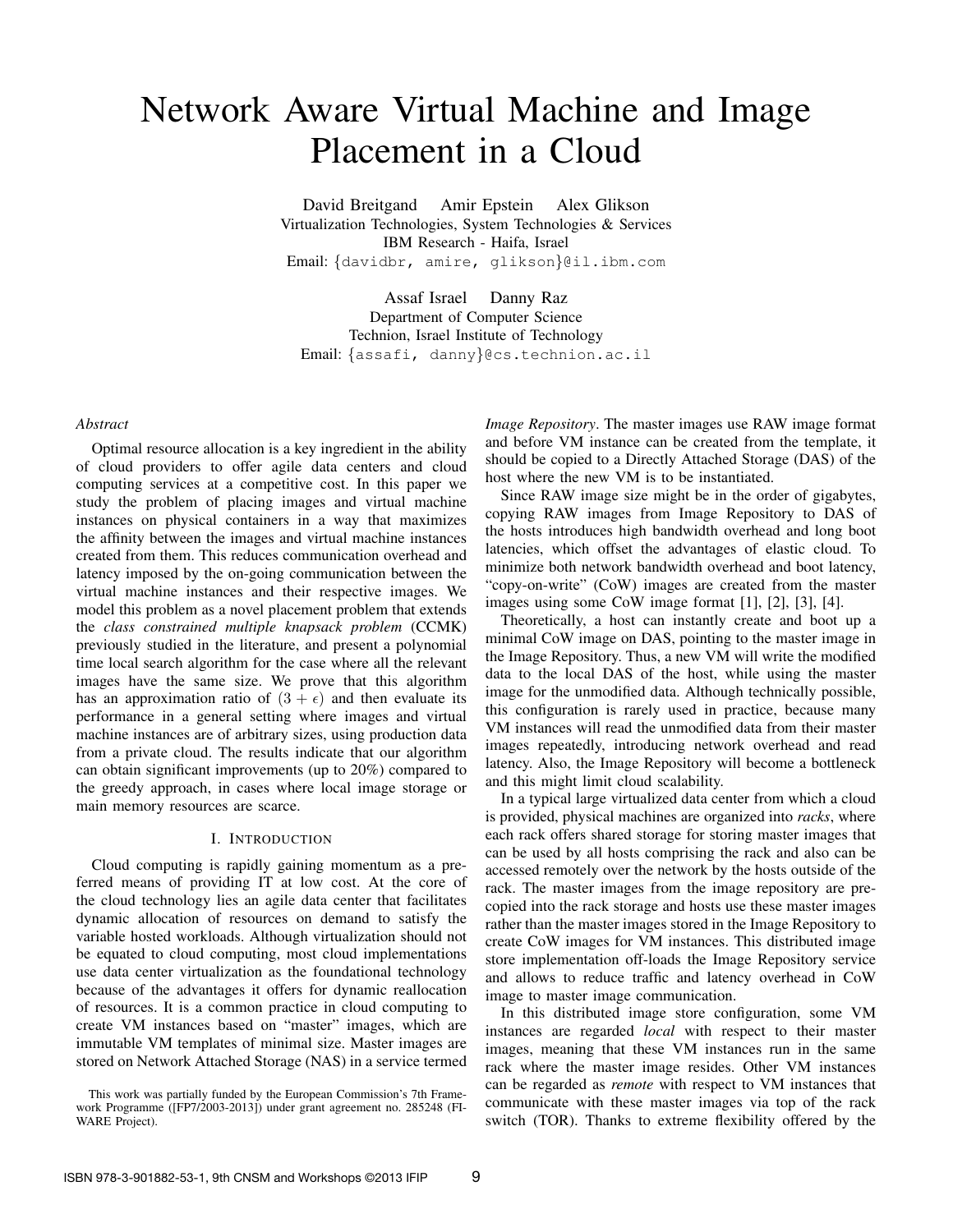virtualization technologies, customized images with very little management effort can be created, which results in very large collections of master images. Due to the size of these master image collections it is infeasible to keep the entire collections locally to the rack where VM instances run.

Therefore, the problem of minimizing network traffic overhead and latency due to communication between a CoW VM instance and its master image in a virtualized data center arises. This problem is in the focus of this study.

The problem is important because CoW image to master image communication occurs in-band with the regular service traffic. Thus, scarce resources, such as network bandwidth should be managed wisely to improve goodput of the hosted applications. In the work of Tang [4], experimental evaluation demonstrated that depending on the CoW image format used, the network overhead introduced by communication between CoW image and its master image can be up to 20% and can severely impact network performance and service goodput. The need to reduce this overhead motivates works on network optimized pre-fetching of master images, e.g., [5], [4].

A typical layered network inter-connect of a data center is shown in Figure 1. Layered architecture consists of a series of connected racks. Physical servers within the same rack are connected to a top-of-rack switch. Then, the racks are connected to switches at the aggregation layer. Finally, each aggregation switch is connected with multiple switches at the core layer.

In such tree topologies the available bandwidth decreases as the link level increases [6]. Thus, the average communication of a host with a storage node in the same rack is much faster than the average communication of a host with a storage node at a different rack that uses switches at higher layers. Examples of such hierarchical network topologies are tree [7], fat-tree [6] and VL2 [8]. The latter is a relatively new architecture that uses valiant load balancing to route the traffic uniformly across network paths. In this architecture the communication cost across all the racks is close to uniform.



Fig. 1. General data center network topology

In this work we consider VL2-like topologies. More specifically, we assume generic *containers*, where each container has *image capacity* (i.e., the volume of the shared storage used to host images) and *compute capacity* (i.e., resources that are required to run VM instances). We treat compute capacity as one-dimensional measure (e.g., CPU or main memory) quantifying a primary resource bottleneck.

We assume that communication between VM instance and its locally placed master image is confined to the container and does not impose load on the inter-container network, while VMs communicating with their remotely placed images suffer from increased latency and introduce non-negligible overhead on the data center network. Consequently, our goal is to design efficient algorithms that make coordinated placement decisions for VM instances and their images to maximize the number of local VM instances and thus minimize the number of remote VM instances. This reduces the communication cost between virtual machine instances and their respective images.

We define a novel placement problem that extends the *class constrained multiple knapsack problem* (CCMK) also known as *data placement problem* previously studied by Shachnai and Tamir [9] and Golubchik et al. [10], respectively. We introduce a new constraint, called *replica constraint*, that requires a feasible placement to include all images, while maximizing the number of local VM instances. Note that from the theoretical point of view this changes the problem and a new algorithmic approach is required to address it.

Our model focuses on an off-line problem, where the set of demands and available machines is known. In many practical scenarios this may not be the case since requests arrive over time, however our local search algorithm can be used for initial placement of a large set of virtual machines into the the data center and for online setting as a basis for ongoing optimization that periodically improves the placement after the arrival and greedy placement of a new set of virtual machine instances by allowing migrations of virtual machines. Another important real usecase, where our proposed algorithms are beneficial arises in the context of disaster recovery. In this case a backup cluster is requested to re-establish the state of a failed cluster, based on the meta data collected about the images and VMs while the original cluster was in the operational state. It is important to be able to provide an efficient solution in this case since the resources (both in terms of computation and networking resources and in terms of time to recover) are limited. Our Main contributions are as follows.

- We present a novel polynomial time local search algorithm for equal size items, and we prove that it has an approximation ratio of  $(3 + \epsilon)$ .
- Based on this theoretical result we develop a practical heuristic for the general setting where images and VMs are of different sizes.
- We evaluate this practical algorithm using data from the private IBM research cloud. The results indicate that our proposed local search algorithm provides significant gains over a simpler algorithm that is based on a greedy packing algorithm for the problem without replica constraint.

### II. RELATED WORK

The need to improve cost-efficiency by reducing capital investments into computing infrastructure and operational costs such as energy, floor space, and cooling drive the research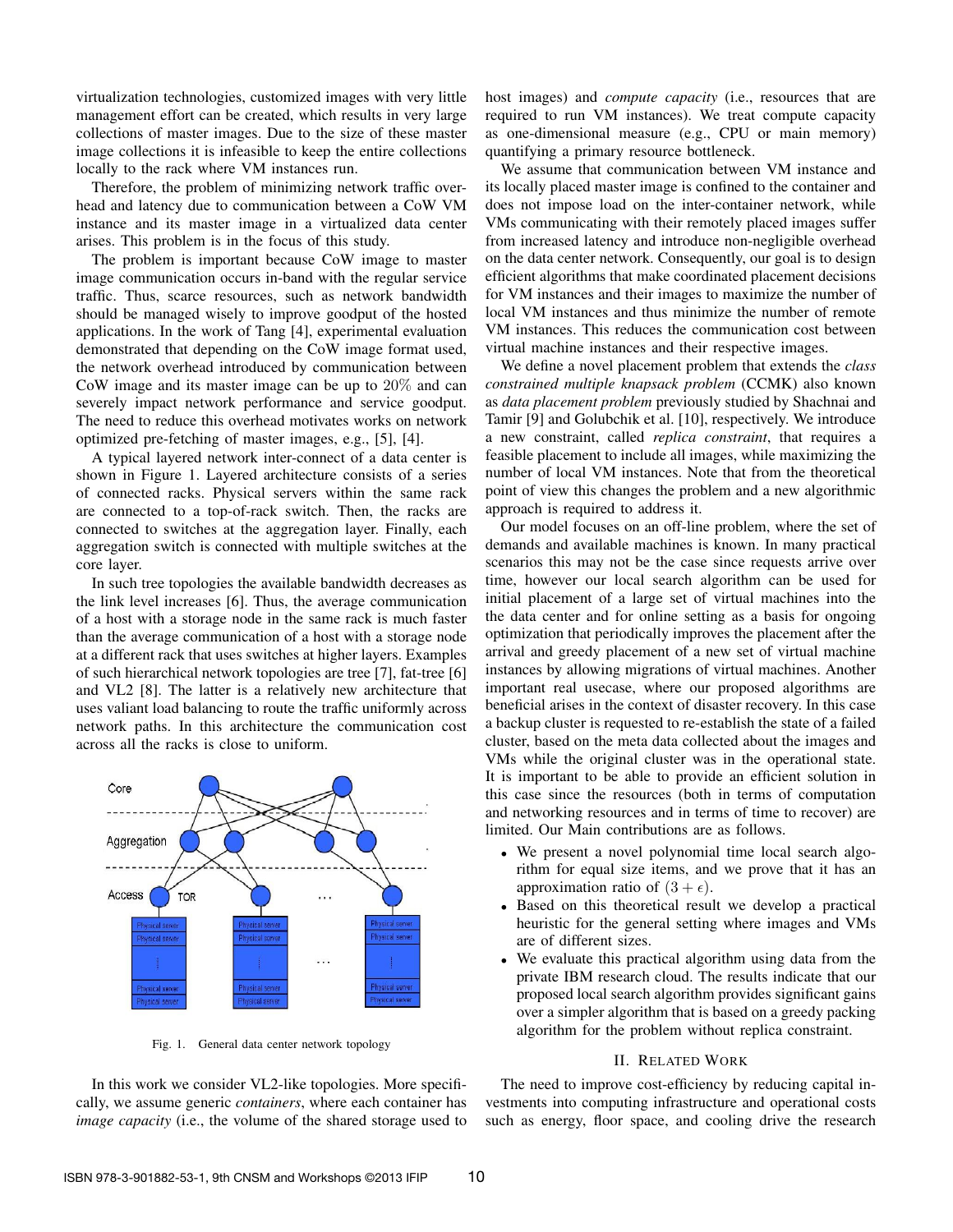efforts on VM consolidation [11], [12], [13], [14], [15], [16] and motivate features of the products such as [17], [18], [19]. In most of the research work, VM consolidation is regarded as a classical bin packing problem where resource consumption is inferred from historical data or predicted using forecasting techniques. In addition to the primary optimization goal, which is the number of hosts, secondary goals such as migration minimization, performance optimization and other are considered. Most of this works consider physical resources such as CPU and memory.

Recently, Meng et al. [20] considered consumption of network resources by VMs as an optimization goal for VM placement. They formulated the problem of assigning VMs to physical hosts to minimize the total communication costs. This goal can be achieved by placing VM pairs with large mutual traffic rate in hosts with close affinity. Another recent work used statistical multiplexing of network bandwidth among the VMs to improve VM consolidation [20], [21].

The data placement problem was considered earlier in the context of storage systems for multimedia objects such as Video-on-Demand (VOD) systems. In this problem there are  $n$ clients interested in data objects (movies) from a collection of  $M$  data objects. The system consists of  $N$  disks, where each disk j has storage capacity  $C_j$  and bandwidth (load) capacity  $L_j$ . Each client request requires a dedicated stream of one unit of bandwidth (load). This implies that each disk  $j$  can store at most  $C_j$  data objects and serve at most  $L_j$  clients of data objects stored in the disk simultaneously. The goal is to find a placement of data objects to disks and an assignment of clients to disks that maximizes the total number of served clients, subject to the capacity constraints.

This problem can be modeled as the class constrained multiple knapsack problem (CCMK) also referred to as the data placement problem [9], [10]. Shachnai and Tamir [9] showed that the CCMK problem is NP-hard. They presented the moving window (MW) algorithm and showed its optimality for several interesting special cases. Golubchik et al. [10] gave a tight analysis of the moving window (MW) algorithm and provided a polynomial-time approximation scheme (PTAS) for the problem.

Later, Shachnai and Tamir [22] and Kashyap and Khuller [23] studied generalizations of the problem with different item sizes. Another application of the problem is the distributed caching problem studied in [24], in which each item is a request to access data object and requires bandwidth. Requests that access the same data object instance share its storage, but requires non-shareable bandwidth.

## III. MODEL AND PROBLEM DEFINITION

We are given M item types and N bins. Each type  $k, 1 \leq$  $k \leq M$  is associated with a set  $U_k$  of items. Each bin j has capacity  $C_i$  representing the maximum number of item types that can be assigned to it and load capacity  $V_j$  representing the maximum number of items that can be placed in the bin. A placement specifies for each bin  $j$ , the types of items assigned to bin  $j$  and how many items of each of these types are placed in bin  $j$ . A placement is feasible if each bin  $j$  is assigned at most  $C_i$  item types and the total number of items placed in the bin is at most  $V_i$ . It is also required that each item type should be assigned to at least  $d \ge 1$  bins. We refer to this as *replica requirements*. The goal is to find a feasible placement of items to the bins that maximizes the total number of packed items.

This problem without the replica requirements was studied in [9], [10] and was referred as the *class constrained multiple knapsack problem* (CCMK) and *data placement problem*. The replica requirements with  $d > 1$  might be required for fault tolerance.

CCMK with replica requirements can be applied to the problem of VMs and VM images placement on physical containers in virtualized data center. Specifically, we are given a set of M VM images stored on a centralized server and N containers. Each VM image  $k, 1 \leq k \leq M$  is associated with a set  $U_k$  of VMs. Each container j has storage capacity  $C_i$  representing the maximum number of images that can be placed on it and load capacity  $V_j$  representing the maximum number of VMs that can be simultaneously run in it. A placement specifies for each container  $j$ , the set of VM images placed on container  $j$  and how many VM instances of each of these images are placed in container  $i$ . It is required that each image should be placed in at least one container. The goal is to find a feasible placement of all VM images and all VMs to the containers that maximizes the total number of locally placed VMs.

Note that we make a natural assumption that the total compute capacity and the total image capacity of the containers is sufficient to place all the VM instances and at least one replica of each of their master images (without repetitions).

## IV. LOCAL SEARCH ALGORITHM

In this section we show a polynomial time local search  $(3 + \epsilon)$ -approximation algorithm for CCMK with replica constraints. Shachnai and Tamir [9] showed that the CCMK problem is NP-hard. We first show that the CCMK problem with replica requirements is NP-hard.

*Theorem 4.1:* The CCMK problem with replica requirements is NP-hard.

*Proof:* We show a simple reduction from the CCMK problem without the replica constraints to the CCMK problem with replica requirements as follows. We modify the instance of CCMK to an instance of CCMK with replica constraints by adding a new bin  $N+1$  with capacity M and load capacity 0. Since, the load capacity of bin  $N + 1$  is 0, in any solution to the CCMK instance with replica requirements all the items are packed in bins  $1, \ldots, N$ . Thus, it is easy to see that the number of items in the optimal solution to the CCMK instance equals the number of items in the optimal solution to the instance of CCMK with replica requirements.

The problem without the replica requirements has a simple 2-approximation algorithm. For a single bin, the following greedy algorithm is optimal: Order the sets of items in nonincreasing order of sizes. Then, in step  $i$  the algorithm packs in the bin maximum number of items of set  $i$ . The algorithm terminates when reaching one of the bin capacity limits (or all items are packed in the bin). A simple greedy algorithm called *Greedy* for the multiple knapsack problem (MKP) is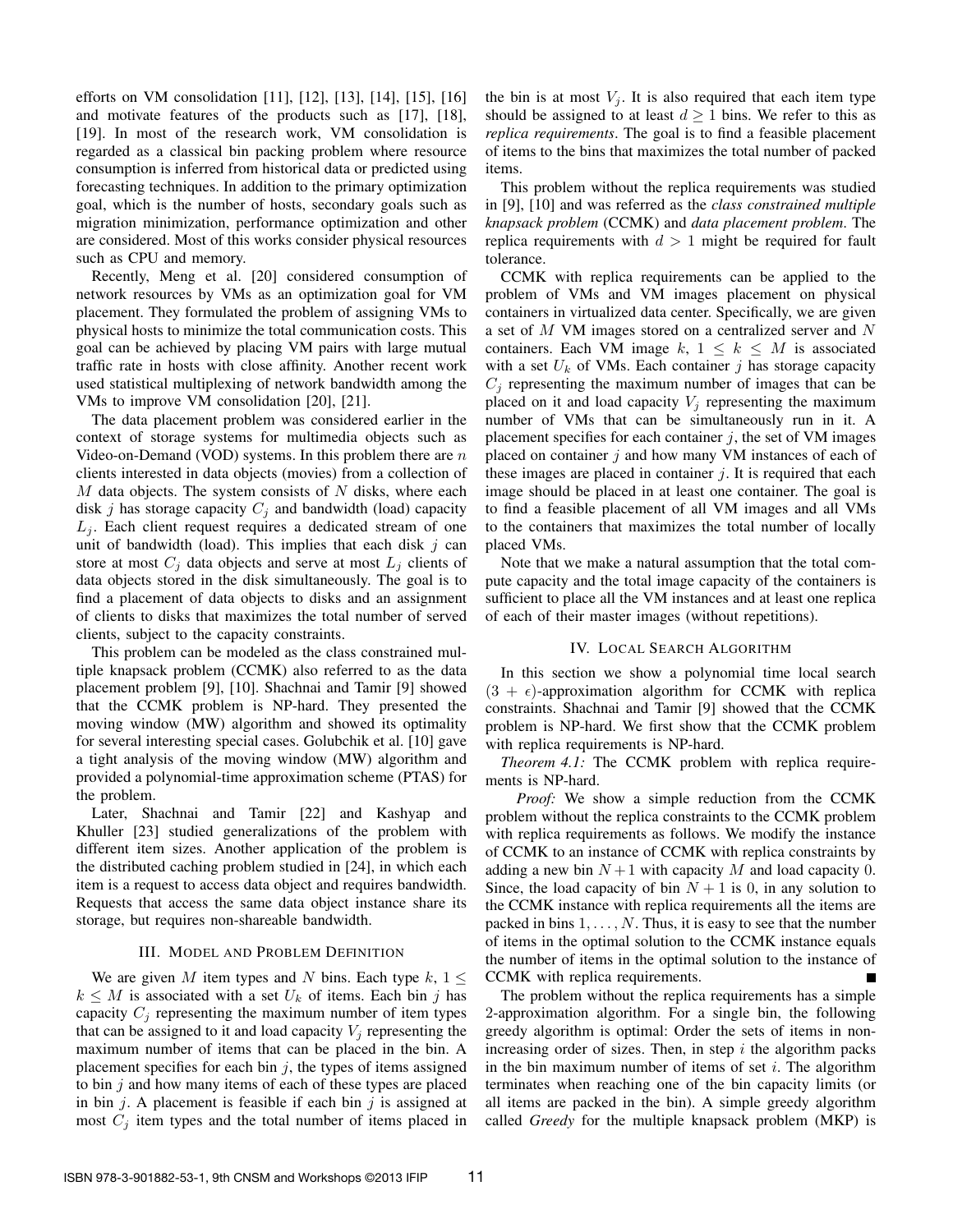presented in [25]. This algorithm packs items to the bins sequentially. In step  $j$  the algorithm packs items to bin  $j$ by applying an algorithm for the single bin problem on the remaining set of items. For the CCMK problem without the replica requirements the algorithm for a single bin described above can be used by *Greedy*. The analysis of *Greedy* appears in [25] and yields the following results for our problem without the replica requirements (as previously observed in [22]).

*Theorem 4.2: Greedy* is a  $\frac{e}{e-1}$ -approximation algorithm for the CCMK problem without the replica constraints and with identical bins.

*Theorem 4.3: Greedy* is a 2-approximation algorithm for the CCMK problem without the replica constraints.

We now show our local search algorithm. First we describe a 3-approximation algorithm that may have exponential running time. Then to ensure polynomial running time, we modify the algorithm to obtain a  $(3 + \epsilon)$ -approximation algorithm.

Let  $S = (S_1, \ldots, S_n)$  be an assignment of items and item types to bins, where  $S_j$  is the set of items and item types assigned to bin  $j$ . The algorithm starts from an arbitrary feasible assignment of items and item types to bins such that every item type is assigned to at least d bins.

The general algorithm repeatedly performs one of the following local improvements. In each step the algorithm tries to repack a single bin i from  $S_i$  to  $S'_i$  or to repack a pair of bins  $i, j$  from  $S_i, S_j$  to  $S'_i, S'_j$ , respectively. Let T be the set of unassigned items. When repacking bin i or pair of bins  $i, j$ , the algorithm considers the set of items  $S_i \bigcup T$  or  $S_i \bigcup S_j \bigcup T$ , respectively for the repacking. If the repacking improves the solution then it is applied. The algorithm terminates when no further improvements are possible. The local search algorithm for the CCMK problem with replica requirements tries to replace two sets of items of different types in a bin or swap two sets of items of different types between pair of bins. The algorithm uses additional operation that combines the two operations, since there are cases where each of these operations alone may not be sufficient for improving the solution. Specifically, the algorithm, repeatedly performs one of the following local improvements.

- *Replace operation*. Replace set of items of type k assigned to bin i with set of unassigned items of type  $k'$ (as illustrated by Figure  $2(a)$ ).
- *Swap operation*. Swap two sets of items of type  $k$  and  $k'$ between bins  $i, j$ , respectively. Then, if there is free load capacity in bins  $i, j$  assign additional unassigned items of type  $k', k$  to bins  $i, j$ , respectively (as illustrated by Figure 2(b)). Note that when a set of items is reassigned to a new bin some items may be dropped due to the load capacity limit of the bin.
- *Swap and Replace operation*. Perform swap operation on bins  $i, j$  and then replace operation on one of the bins  $i$ or  $j$ .

See Figures 2(a) and 2(b) for illustration of replace and swap operations, respectively. In this example each bin has capacity 2 and load capacity 10. There are 3 items of type k and 7 items of type k'. Let  $n = \sum_{k=1}^{M} |U_k|$  denote the total number of items. Let LS denote the value of the local



Fig. 2. Local search operations.

optimum obtained by the local search algorithm and let OPT denote the value of the optimal solution.

*Theorem 4.4:* The local search algorithm reaches a local optimal solution in  $O(n)$  steps and  $3LS \geq OPT$ .

*Proof:* Let  $Y_{ij}$  be the set items of type i assigned by LS to bin j. Let  $X_{ij}$  be the set of items of type i assigned by the optimal solution to bin  $j$  and are not assigned by LS to any bin. Let  $X_j = \bigcup_{i=1}^M X_{ij}$  be the set items assigned to bin j by the optimal solution and are not assigned by LS to any bin and let  $Y_j = \bigcup_{i=1}^M Y_{ij}$  be the set of items assigned to bin j by LS. A bin is called *load saturated* if it is assigned with the maximum number of items it can hold and *capacity saturated* if it is assigned with the maximum number of item types that it can hold. Let  $B_L$  be the set of load saturated bins, let  $B_C$  be the set of capacity saturated bins, which are not load saturated and let B be the set of all bins. Let  $X = \bigcup_{j \in B} X_j$  and let  $Y = \bigcup_{j \in B} Y_j$ . Also, for a set of bins A let  $\check{X}_A = \bigcup_{j \in A} X_j$ and let  $Y_A = \bigcup_{j \in A} Y_j$ . Let  $C_j^f$  and  $V_j^f$  be the free capacity and free load capacity of bin  $\tilde{j}$  in the local optimal solution, respectively.

We now consider the set of bins  $B_C$ . Recall that  $B_C$  is the set of capacity saturated bins, which are not load saturated in the local optimal solution obtained by LS. We charge the set of items Y packed by LS for the set of items  $X_{B_C}$  assigned by the optimal solution to the set of bins  $B<sub>C</sub>$  and were not assigned by LS to any bin. This charging scheme is provided using the following lemma.

*Lemma 4.1*: It holds that  $|X_{B_C}| \leq |Y|$ .

*Proof:* The charging scheme has two steps. In the first step we charge items assigned by LS to the set of bins  $B_C$ and are of type that has strictly more than  $d$  replicas (i.e., item type that is assigned to more than  $d$  bins) for the set of items  $X_{B_C}$  that are assigned by the optimal solution to the set of bins  $B_C$  and are not assigned to any bin by LS. In the second step we charge for the subset of items in  $X_{B_C}$  that were not charged for in the first step.

We now describe the details. We assume, w.l.o.g, that  $B_C$ is the set of bins  $\{1, \ldots, |B_C|\}$ . For every bin  $j \in B$  let  $Y_j' \subseteq Y_j$  be the set of items assigned by LS to bin j and are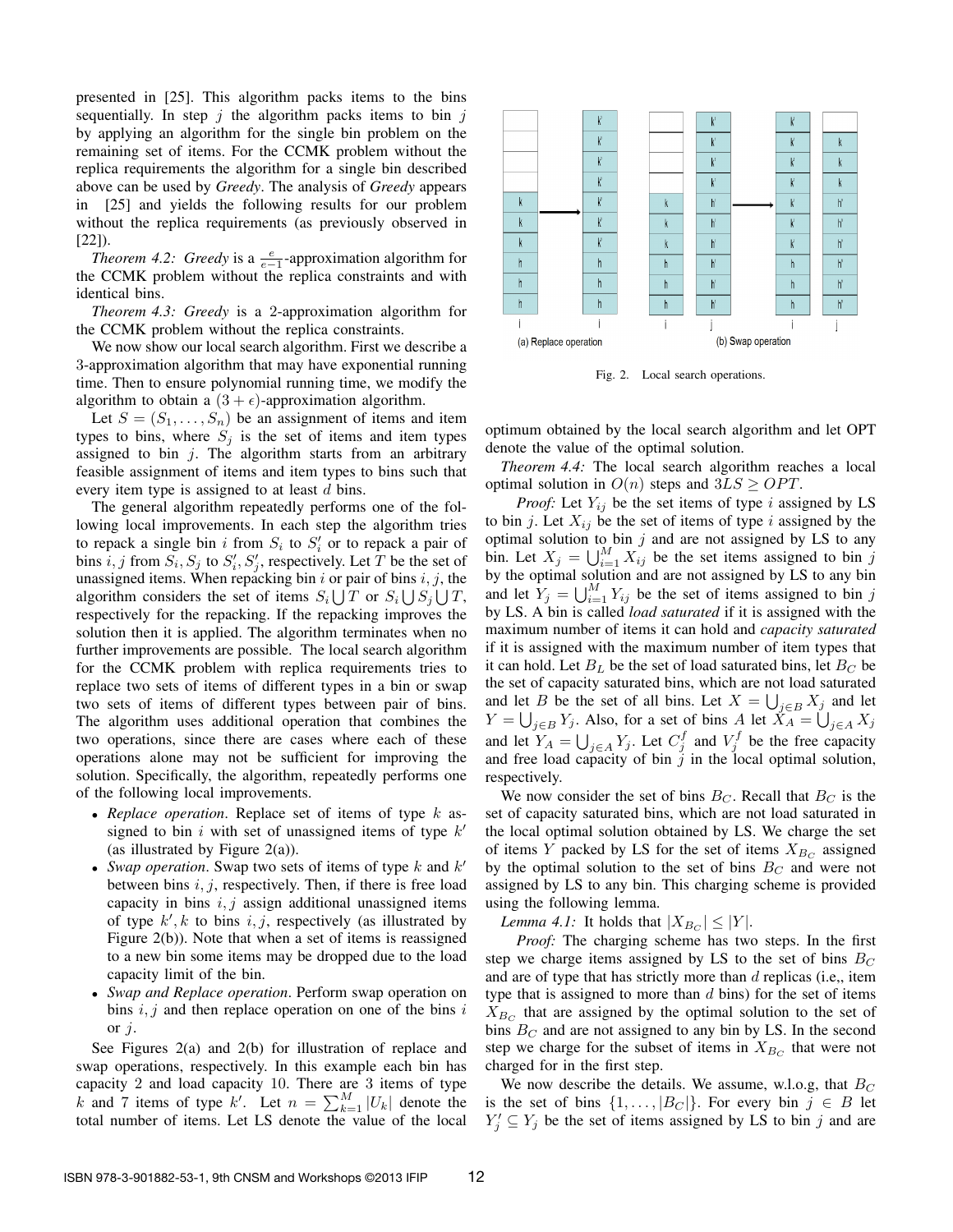of type that has more than  $d$  replicas. Clearly, that the total capacity (or total number of types with repetitions) used by the optimal solution for the set of bins  $B_C$  is at most the total capacity used by LS for the set of bins  $B<sub>C</sub>$ . Observe that if  $|X_{ij}| > 0$  for item type i and bin  $j \in B_C$  then  $|Y_{ij_1}| = 0$ for every bin  $j_1 \in B_C$ . Otherwise, LS can add items from  $X_{ij}$  to  $Y_{ij_1}$  and thus make a local improvement. In the first step, the charging scheme iterates through the set of bins  $B<sub>C</sub>$ . In iteration j,  $1 \leq j \leq |B_C|$ , the charging scheme iterates through item types with set of items from  $X_i$  until all these items are considered or until all item types with set of items in  $Y_j'$  are charged once. When the charging scheme considers item type i in iteration j with  $|X_{ij}| > 0$ , there exists an item type  $i_1$  with more than d replicas and  $|Y_{i_1j}| > 0$ , such that  $Y_{i_1j}$ was not charged. The charging scheme charges  $|X_{ij}|$  items from  $Y_{i,j}$  for the set of  $|X_{ij}|$  items of type i assigned by the optimal solution to bin j. Clearly,  $|Y_{i_1j}| \geq |X_{ij}|$ . Otherwise, LS can make a local improvement by replacing  $|Y_{i,j}|$  items of type  $i_1$  with  $|X_{ij}|$  items of type i in bin j.

In the second step the charging scheme considers the subset of items from  $X_{B_C}$  that were not considered in the first step as follows. The charging scheme iterates through the set of bins  $B_C$ . In iteration j,  $1 \leq j \leq |B_C|$ , the charging scheme iterates through item types with set of items from  $X_i$  that were not charged for in the first step. When the charging scheme considers item type  $i$  assigned by the optimal solution to bin j with  $|X_{ij}| > 0$ , there must exists an item type  $i_1$  with set of items  $Y_{i_1j}$  that were not charged and  $|Y_{i_1j}| > 0$ , since the capacity of bin  $j$  is saturated.

We consider two cases.

**Case 1:**  $|Y_{i,j}| \geq |X_{ij}|$ . Then, we charge  $|X_{ij}|$  items from  $Y_{i,j}$  for the set  $X_{ij}$  of items of type i assigned by the optimal solution to bin  $j$ .

**Case 2:**  $|Y_{i,j}| < |X_{ij}|$ . (note that item type  $i_1$  must have exactly d replicas. Otherwise, items from  $Y_{i_1j}$  were charged in the first step of the charging scheme). In this case we will use the following observation.

*Observation 4.5:* In case 2 the capacity of all the bins in the set  $B$  in the local optimal solution is saturated.

This observation can be easily established as follows. Since, all the bins in the set  $B<sub>C</sub>$  are capacity saturated, it remains to show that the capacity of all the bins in the set  $B_L$  is saturated. If there exists a bin  $j_2 \in B_L$  that is not capacity saturated then LS can make the following swap and replace improvement operation. Since bin  $j_2$  is load saturated and not capacity saturated, there exists an item type  $i_2$  with  $|Y_{i_2j_2}| >$ 1. First, swap one item of type  $i_2$  assigned to bin  $j_2$  with the set of items of type  $i_1$  assigned to bin j. Then, replace the item of type  $i_2$  assigned to bin j with  $\min\{|X_{ij}|, |Y_{i_1j}|+V_j^f\} > Y_{i_1j}$ items of type  $i$ . Thus, improving the local optimal solution. A contradiction.

By observation 4.5 at least one of the following holds.

• There must exist a replica of item type  $i_2 \neq i$  with more than d replicas that was not charged.

• There exists a replica of item type  $i$  that was not charged. Now, we consider three subcases.

**Case a:** There exists a bin  $j_2 \in B_L$ , such that  $|Y_{ij_2}| > 0$ and  $Y_{ij_2}$  was not charged. It must hold that  $|Y_{ij_2}| \geq |Y_{i_1j}| +$ 

 $V_j^f$ . Otherwise, LS can make the following swap improvement operation. Swap the sets of items of types  $i_1$  and i between bins j and  $j_2$ . This swap operation replaces  $Y_{i_1j}$  with maximal subset of items of  $Y_{ij_2} \bigcup X_{ij}$  in bin j. We charge  $|X_j|$  items of the set  $Y_j \bigcup Y_{ij_2}$  for the set of items  $X_j$  (that contains  $X_{ij}$ ). This charge is possible, since  $|Y_j| + |Y_{ij_2}| \ge |Y_j| + |Y_{i_1j}| +$  $V_j^f > V_j$ . Note that this charge replaces any charge already made for items from the set  $X_i$ .

**Case b:** There exists a bin  $j_2 \in B_C$  and item type  $i_2$ , such that  $Y_{i_2j_2} \subseteq Y'_j$ ,  $|Y_{i_2j_2}| > 0$  and  $Y_{i_2j_2}$  was not charged. Clearly,  $|X_{ij}| \leq |Y_{i_2 j_2}|$  (otherwise, LS can improve the solution by replacing  $Y_{i_2j_2}$  with  $X_{ij}$  in bin j). We charge  $|X_{ij}|$  items of the set  $Y_{i_2j_2}$  for the set of items  $X_{ij}$ .

**Case c:** There exists a bin  $j_2 \in B_L$  and an item type  $i_2 \neq i$ , such that  $Y_{i_2j_2} \subseteq Y'_j$ ,  $|Y_{i_2j_2}| > 0$  and  $Y_{i_2j_2}$  was not charged. Let  $r_{ij} = \min\{|\check{X}_{ij}|, |Y_{i,j}| + V_j^f\}$ . It must hold that  $|Y_{i_2 j_2}| \ge r_{ij}$ . Otherwise, LS can make the following swap and replace improvement operation. First, swap the set of items  $Y_{i_1j}$  and  $Y_{i_2j_2}$  between bins j and  $j_2$ , respectively. Then, replace  $Y_{i_2j_2}$  with  $r_{ij}$  items from  $X_{ij}$  in bin j. If  $|Y_{i_2j_2}| > |X_{ij}|$ , then we charge  $|X_{ij}|$  items of the set  $Y_{i_2j_2}$  for the set of items  $X_{ij}$ . Otherwise,  $|Y_j| + |Y_{i_2j_2}| \ge |Y_j| + V_j^f \ge V_j$ , we charge  $|X_j|$  items of the set  $Y_j \bigcup Y_{i_2j_2}$  for the set of items  $X_j$ (that contains  $X_{ij}$ ). Note that this charge replaces any charge already made for items from the set  $X_i$ .

Since all the items in the set  $X_{B_C}$  are charged for by the charging scheme and each item in the set  $Y$  is charged at most once, it follows that  $|X_{B_C}| \leq |Y|$ .

We now return to the proof of the theorem. Since all the bins in the set  $B_L$  are load saturated,  $|X_{B_L}| \leq |Y_{B_L}|$ . By Lemma 4.1,  $|X_{B_C}| \leq |Y|$ . Thus,  $OPT \leq |X| + |Y| = |X_{B_L}| +$  $|X_{B_C}| + |Y| \le |Y_{B_L}| + 2|Y| \le 3|Y| = 3LS.$ 

Since each improvement step strictly increases the number of packed items, the number of improvement steps is at most  $n$ .

The convergence time of the local search algorithm to a local optimum may be exponential. To ensure polynomial running time we modify the algorithm as follows.

- *Replace operation*. Let  $R_{kj}$  be a set of items of type k assigned to bin j and let  $R_{k'j}$  be a set of unassigned items of type k'. if  $|R_{k'j}| \ge (1+\epsilon)|R_{kj}|$ , then  $S_i \leftarrow$  $S_i \setminus R_{kj} \bigcup R_{k'j}$ .
- *Swap operation*. Let  $R_{ki}$  and  $R_{k'j}$  be sets of items of type  $k, k'$  assigned to bins i and j, respectively. Let  $T_k$  and  $T_{k'}$  be the sets of unassigned items of type  $k, k'$ , respectively. Let  $R'_{k'i} \subseteq R_{k'j} \cup T_{k'}$  and let  $R'_{kj} \subseteq R_{ki} \bigcup T_k$ . If  $|R'_{k'i} \bigcup R'_{kj}| \geq (1+\epsilon) \overline{|} R_{ki} \bigcup R_{k'j}|,$ then  $S_i \leftarrow \overline{S}_i \setminus R_{ki} \cup \overline{R}'_{k'i}$  and  $S_j \leftarrow S_j \setminus R_{k'j} \cup \overline{R}'_{kj}$ .
- *Swap and Replace operation*. Let  $R_{ki}$  and  $R_{k'j}$  be sets of items of type  $k, k'$  assigned to bins i and j, respectively. Let  $T_{k}$  and  $T_{k}$  be the sets of unassigned items of type  $k', k''$ , respectively. Let  $R'_{k'i} \subseteq R_{k'j} \bigcup T_{k'}$  and let  $R_{k''j} \subseteq T_{k''}.$  If  $|R'_{k'j}| \bigcup R'_{k''j}| \geq (1+\epsilon) |R_{ki}| \bigcup R_{k'j}|,$ then  $S_i \leftarrow S_i \setminus R_{ki} \bigcup_{i}^{i} R'_{k'i}$  and  $S_j \leftarrow S_j \setminus R_{k'j} \bigcup_{i}^{i} R'_{k''j}$ .

Note that we assume that when the algorithm performs one of the above improvement operations and assigns items of any type  $k$  to a bin, it assigns a maximal set of these items, such that the solution is feasible.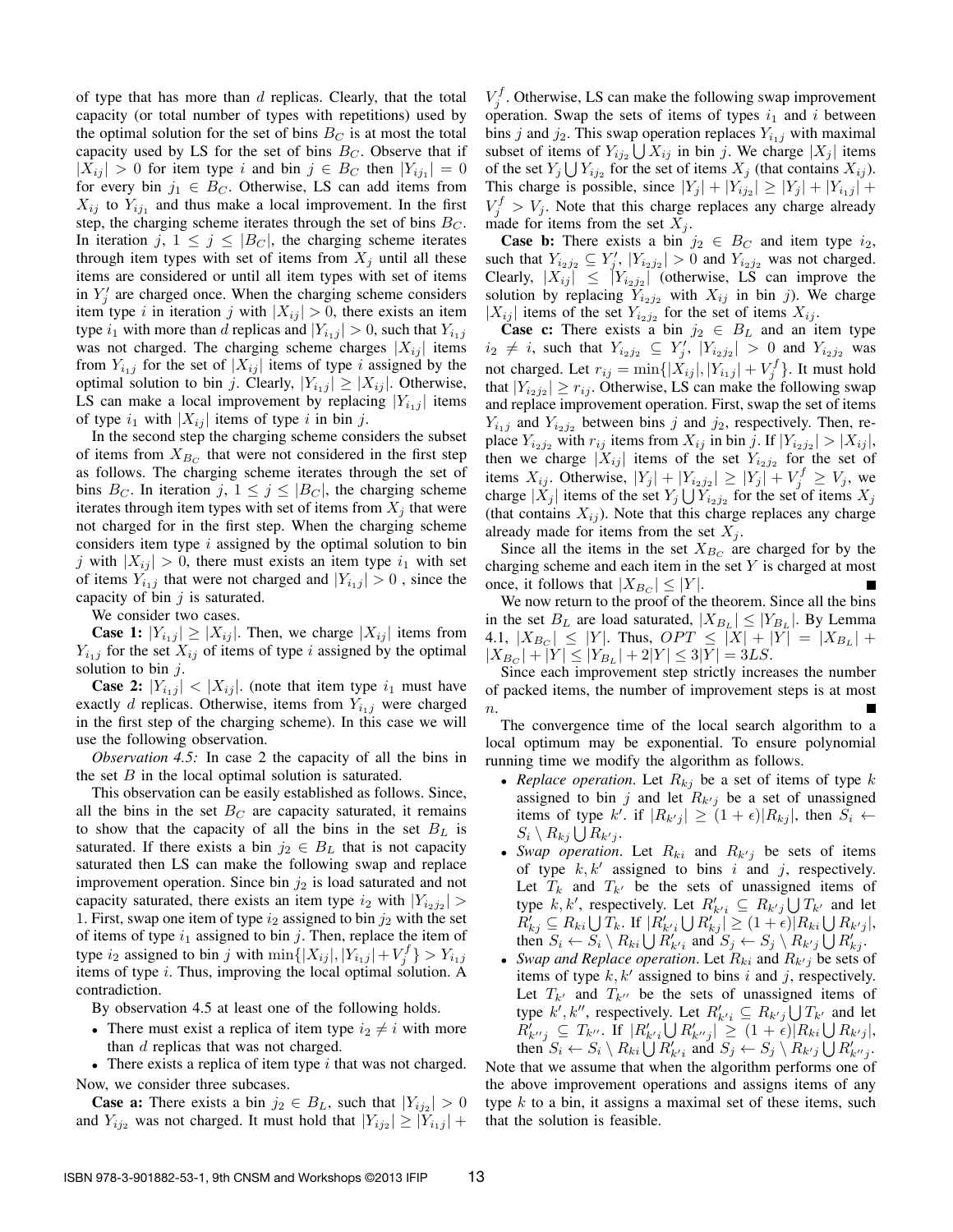*Theorem 4.6:* For any  $\epsilon > 0$ , the modified local search algorithm is a polynomial time  $(3+\epsilon)$ -approximation algorithm.

*Proof:* The proof of the approximation ratio is similar to the proof of Theorem 4.4 with the difference that each charge for a set of unassigned items is  $1+\epsilon$  times the original charge. The polynomial running time of the algorithm follows from the fact that at each improvement step a set of items  $R'$  replaces a set of items R, such that  $|R'| \geq (1 + \epsilon)|R|$ . It is easy to see that the number of steps is at most  $NM \log_{1+\epsilon} V_{max} =$  $O(\frac{1}{\epsilon}NMlnV_{max})$ , where  $V_{max}$  is the maximum load capacity of any bin. This follows from the fact that the number of sets packed in the bins is at most  $NM$  and at each improvement step one of these sets is replaced with a set larger by a factor at least  $1 + \epsilon$ . More specifically, in replace operation a set of items is replaced with a new set larger by a factor at least  $1 + \epsilon$ . In swap operation the size of the largest of the swapped two sets after performing the swap operation is at least  $1 + \epsilon$ times the size of the largest of the two sets before performing the swap operation and the size of the smallest of the two sets after performing the swap operation is at least the size of the smallest of the swapped two sets before performing the swap operation. П

# V. A PRACTICAL ALGORITHM

The theoretical algorithm described in the previous section cannot be applied directly to realistic scenarios since it assumes fixed size items. Thus, we need to develop a new realistic algorithm that can handle variable size of both the VMs and the images in an efficient way.

The proposed solution has two steps as described in Algorithm 1 (PLACEMENT ALGORITHM). In the first step, it computes a solution using algorithm Extended Greedy (EGREEDY, Algorithm 2). In the second step, the algorithm applies the local search procedure LS (Algorithm 3). Both algorithms are described below.

Algorithm EGREEDY works as follows. In the first phase, it places each image in some container, so that by the end of this phase all images are placed. In the second phase, it runs algorithm Greedy for the multiple knapsack problem presented in Section IV. Since items have variable sizes, each knapsack optimization step in Greedy is based on the dynamic programming algorithm described in [22].

The local search procedure, LS, (see Algorithm 3) repeatedly iterates over pairs of bins in order to find local improvements in packing pairs of bins, such that the number of packed items is increased. It uses a procedure called  $Local(S_i, S_j)$  to find a repacking  $S_i'$  and  $S_j'$  of bins i and j, respectively. If  $v(S_i') + v(S_j') > v(S_i) + v(S_j)$ , the algorithm repacks bins  $i, j$ , where  $v(S_i)$  is the number of items in the set  $S_i$ . The procedure Local finds an approximate solution to an instance of the problem with two bins (again using algorithm Greedy for the multiple knapsack problem).

The procedure Local maintains the replica constraints by ensuring that images with single replica in the solution  $S$  that are packed in bins  $i$  or  $j$  are not discarded from the solution. The procedure tries improving the solution by repeatedly performing the following two steps. In the first step, images with a single replica are moved between bins  $i$  and  $j$  to create a solution to the pair of bins  $i, j$  that contains only images with single replica and no items. The image movement operation may involve exhanging images between bins  $i$  and  $j$  or moving images in one direction only. Note that a single movement step might invlove multiple images on each bin. In the second step, algorithm Greedy for the multiple knapsack problem runs.

| <b>Algorithm 1: PLACEMENT ALGORITHM</b>                                                                                                |  |  |  |  |
|----------------------------------------------------------------------------------------------------------------------------------------|--|--|--|--|
| <b>Input:</b> $\{(C_j, V_j)\}_{j=1N}, \{(c_i, s_i)\}_{i=1n}, d$<br><b>Output:</b> Assignment $S = (S_1, \ldots, S_n)$ of items to bins |  |  |  |  |
| $1 S \leftarrow EGREEDY()$<br>$2 S \leftarrow LS(S)$<br>3 return $S$ :                                                                 |  |  |  |  |

| Algorithm 2: EXTENDED GREEDY ALGORITHM: EGREEDY                 |  |
|-----------------------------------------------------------------|--|
| <b>Input:</b> $\{(C_j, V_j)\}_{j=1N}, \{(c_i, s_i)\}_{i=1n}, d$ |  |

**Output:** Assignment  $S = (S_1, \ldots, S_n)$  of items to bins

1 Let S be such that  $S_j = \emptyset$ ,  $\forall j = 1...n$ 

2 for  $k \leftarrow 1$  to M do

```
3 Place image k in a bin with sufficient remaining capacity
```
4 for  $j \leftarrow 1$  to N do

5 Apply the exact algorithm for the single bin problem on the set of remaining items (while taking into account the images packed in the previous step)

```
6 return S;
```

| <b>Algorithm 3: LOCAL SEARCH PROCEDURE: LS</b>                                                                                                                     |  |  |  |  |
|--------------------------------------------------------------------------------------------------------------------------------------------------------------------|--|--|--|--|
| <b>Input:</b> $S = (S_1, \ldots, S_n), \{(C_i, V_i)\}_{i=1N}$<br>$\{(c_i, s_i)\}_{i=1n}, d$<br><b>Output:</b> Assignment $S = (S_1, \ldots, S_n)$ of items to bins |  |  |  |  |
| <b>while</b> the solution was improved in the following loop <b>do</b><br><b>for</b> each pair of bins $i$ , $j$ apply the local improvement<br>$\mathbf{2}$       |  |  |  |  |
| <i>operation</i> do                                                                                                                                                |  |  |  |  |
| $(S'_i, S'_i) \leftarrow Local(S_i, S_j)$<br>3                                                                                                                     |  |  |  |  |
| if $v(S'_i) + v(S'_j) > v(S_i) + v(S_j)$ then<br>$\overline{\mathbf{4}}$                                                                                           |  |  |  |  |
| $(S_i, S_j) \leftarrow (S_i', S_i')$<br>5                                                                                                                          |  |  |  |  |
| 6 return $S$ :                                                                                                                                                     |  |  |  |  |

Obviously, since in a large scale setting, there are many pairs of bins to examine, the local search procedure might take too much time to execute. Moreover, at each iteration, only small improvements might be achieved. To ensure reasonable run times, we slightly modify Algorithm LS and obtain algorithm RANDOM LS as shown in Algorithm 4. At each step, it selects a random pair of bins and performs the optimization step on it. The process continues as long as there is an improvement in pair optimization. We imposed an early stopping condition that stops the optimization process if after 20 consecutive pair optimizations no improvement was achieved. To further improve the early stopping condition in a practical setting, the algorithm can be configured to stop if improvements that it achieves fell below a predefined percent of VMs in the managed environment.

As indicated by the results of the next section, the randomized algorithm achieves results that are within  $1\%$  of those obtained by Algorithm 1, but with much shorter running time.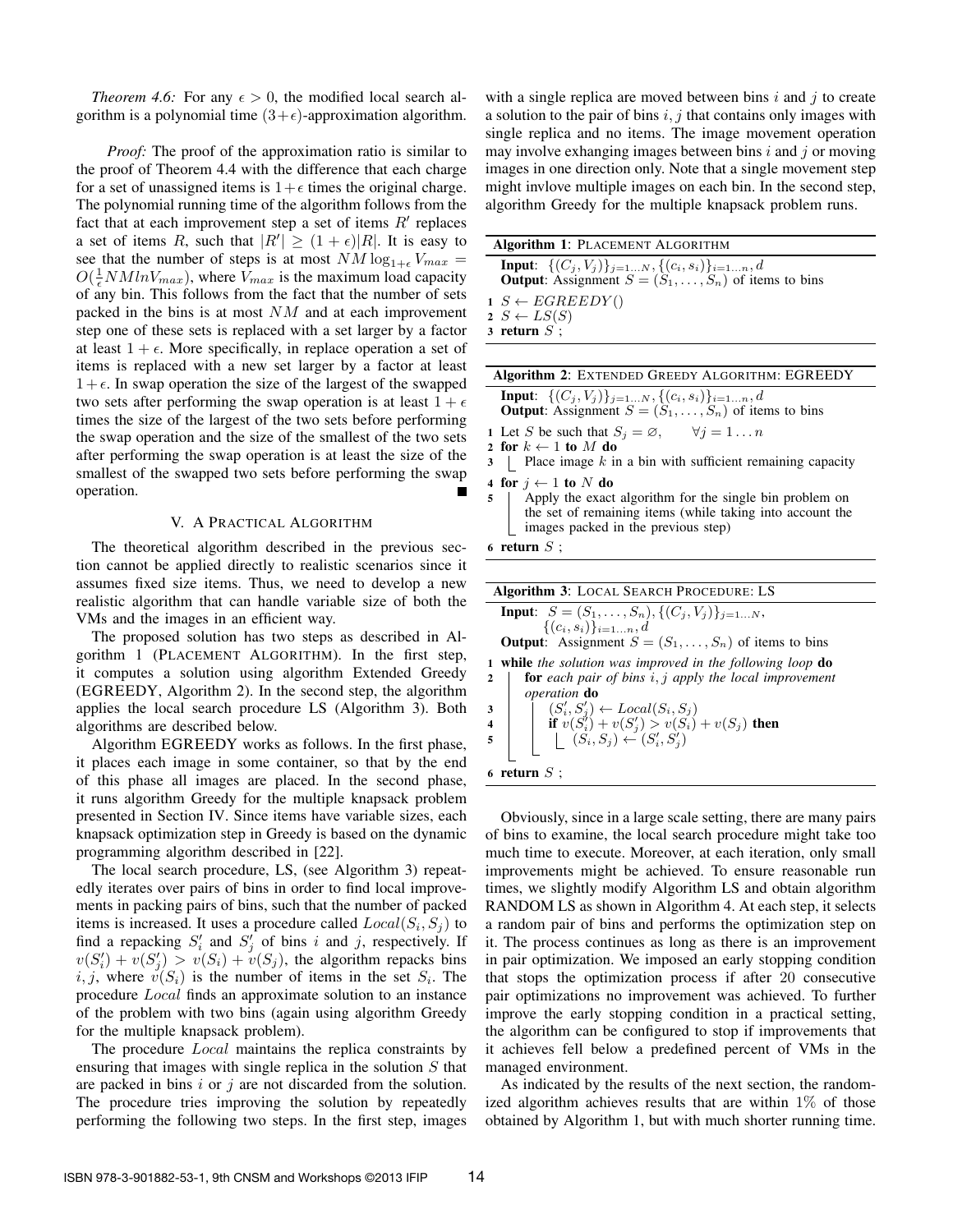#### Algorithm 4: LOCAL SEARCH PROCEDURE: RANDOM LS

|                | <b>Input:</b> $S = (S_1, \ldots, S_n), \{(C_i, V_i)\}_{i=1N}$                                      |
|----------------|----------------------------------------------------------------------------------------------------|
|                | $\{(c_i, s_i)\}_{i=1n}, d$<br><b>Output</b> : Assignment $S = (S_1, \ldots, S_n)$ of items to bins |
| 1              | repeat                                                                                             |
| $\overline{2}$ | Select a random pair of bins $i, j$ ;                                                              |
| 3              | Apply the local improvement operation:                                                             |
|                | $(S'_i, S'_i) \leftarrow Local(S_i, S_i)$                                                          |
| $\overline{4}$ | if $v(S'_i) + v(S'_j) > v(S_i) + v(S_j)$ then                                                      |
| $\overline{5}$ | $\lfloor (S_i, S_j) \leftarrow (S'_i, S'_j)$                                                       |
|                | 6 <b>until</b> No improvement for 20 consecutive steps;                                            |
|                | return $S$ :                                                                                       |
|                |                                                                                                    |

# VI. EXPERIMENTAL EVALUATION

In this section we describe the results of experimental evaluation of the algorithm presented in the previous section.

We use algorithm Extended Greedy (EGREEDY, Algorithm 2) as a baseline for comparison.

#### *A. Methodology*

For our evaluation, we use the data collected from a part of a private research cloud inside IBM. Specifically, we collected the data about the physical capacity (i.e., physical hosts hardware configuration), VM instances running on these hosts, images that are used to create these instances and relative image popularity.

More specifically, in our setting the total number of hosts is 137. All hosts have the same amount of secondary storage (i.e., capacity), 250 GB. With respect to the amount of RAM (i.e., load capacity), the hosts are divided into four groups as described in Table I.

| <b>Host Configuration</b> | <b>Memory Capacity [GB]</b> | Count $\lceil \% \rceil$ |
|---------------------------|-----------------------------|--------------------------|
| Small                     | 30                          |                          |
| Medium                    | 62                          | 68                       |
| Large                     | 26                          |                          |
| X-Large                   | 254                         |                          |
|                           | TABLE I                     |                          |

PHYSICAL HOST CONFIGURATIONS

There are 1984 VMs in our setting. There are 10 VM sizes in use ranging from 1 to 32 GB. There are 576 master images that have at least one active VM instance. The master image popularity is shown in Figure 3. Images that do not have active VM instances are omitted from the graph. The number of VM instances per image ranges from 1 to 99 with more than half of the images having only one VM instance and a small amount of images having multiple VM instances. Figure 4 shows the number of VM instances for each memory size. As one can see most of the VMs (80%) use memory size of 2 GB and 6 GB. The image sizes range from 2 GB to 36 GB.

To study the algorithm behavior we independently change capacity (i.e., the amount of local storage) and load capacity (i.e., main memory) in the original problem instance, using a uniform factor. Table II shows the results of our experiments. The columns in this table represent memory capacity factors (i.e., the uniform factors that are used to modify main memory of the physical hosts) and rows represent storage capacity factor (i.e., the uniform factors used to modify the secondary



Fig. 3. Image popularity distribution: shows the number of VM instances per image. The images are sorted in order of increasing popularity.



Fig. 4. Total number of VM instances for each memory size (GB)

storage of the physical hosts). An intersection of each column and row shows the average improvement computed over 24 executions of the algorithm compared to the EGREEDY algorithm. Factors smaller than 0.9 are not shown in Table II, because for these factors feasible solutions do not exist in this problem instance.

The standard deviation is small in all experiments. For a specific example see Table III that represents an improvement in absolute numbers for the storage factor 0.9.

We used a four core 1.2 GHz per core 2007 Xeon server with 8 GB main memory to run our experiments.

As one can see, the local search algorithm achieves the best results when storage is scarce. For example, when we modify the original problem instance so that the image storage takes up 90% of the host storage, the improvement of the local search algorithm ranges between 12% and 20%. We also see that the main memory is a secondary bottleneck. This result is in line with the intuition that as one has more storage capacity per host, it is easier to satisfy replica constraints and improve the affinity of VM instances and images.

As main memory and secondary storage become abundant, the improvement obtained by the local search algorithm compared to the EGREEDY algorithm becomes negligible. Table III shows the results of our experiments for a fixed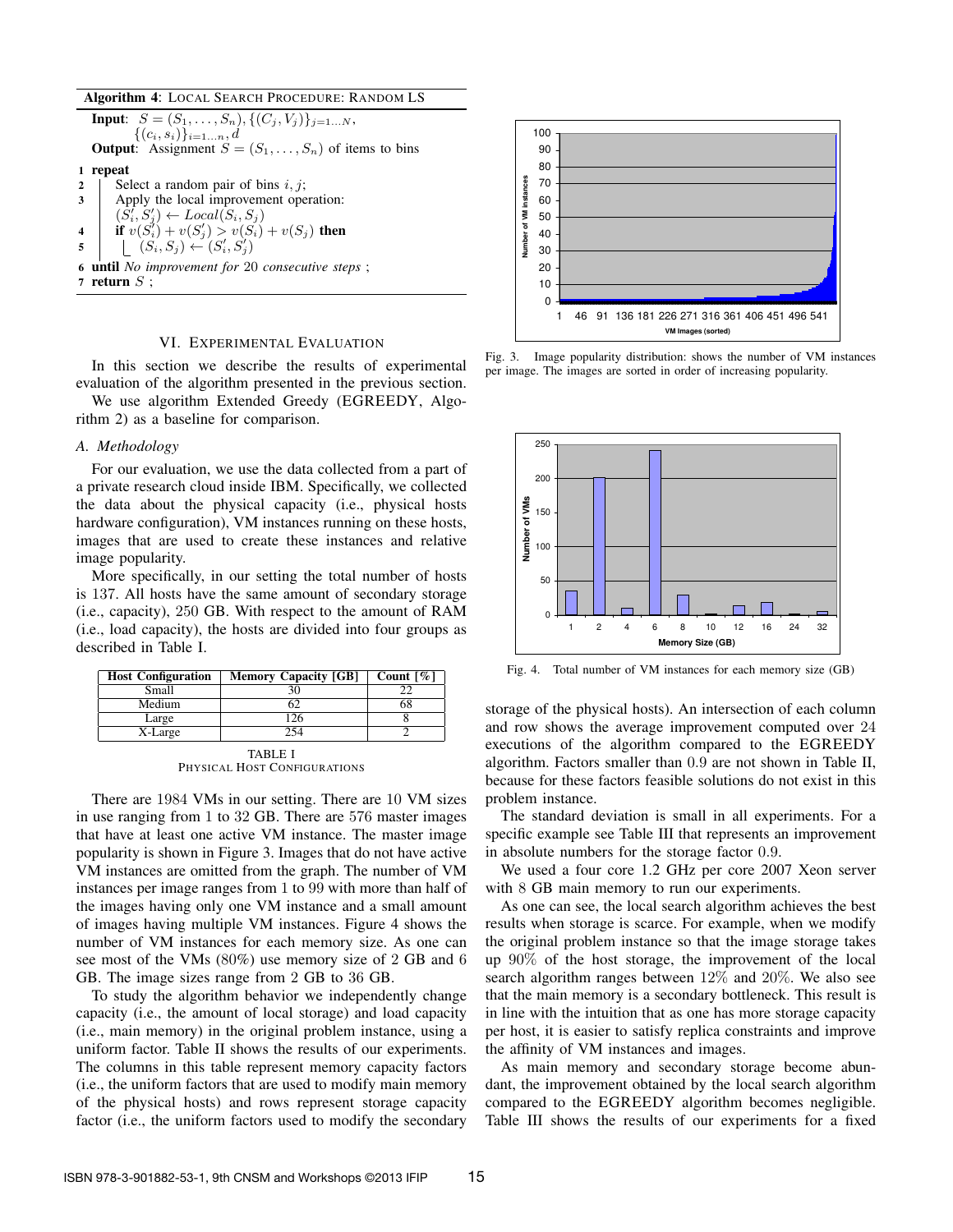| Memory (GB) | Storage (GB) |                  |       |         |          |        |        |
|-------------|--------------|------------------|-------|---------|----------|--------|--------|
|             | 0.9          | $\overline{1.0}$ |       |         |          |        |        |
| 0.9         | 1.2          | 1.089            | 1.093 | 1.052   | 1.027    | 1.026  | 1.021  |
|             | 1.19         | 1.074            | 1.072 | 1.049   | 1.025    | 1.026  | 1.025  |
| 1.1         | 1.18         | 1.07             | 1.065 | 1.043   | 1.019    | 1.017  | 1.016  |
| 1.2         | 1.16         | 1.059            | 1.057 | 1.031   | 1.01     | 1.0075 | 1.0085 |
| 1.3         | 1.14         | 1.042            | 1.037 | 1.019   | 1.0022   | $^{0}$ | 0      |
| 1.4         | 1.12         | 1.026            | 1.022 | 1.0088  | 0        |        | 0      |
| 1.5         | 1.12         | 1.015            | 1.017 | 1.00046 | $\Omega$ |        | 0      |

TABLE II RANDOM LOCAL SEARCH IMPROVEMENT RATIO

storage capacity factor of 0.9 and different memory capacity factors represented by the rows of the table. The entries of the table represent the number of locally placed VMs. The second and third columns represent the average and standard deviation of the number of VMs placed by the local search algorithm, respectively. The fourth column of the table represents the number of VMs placed by EGREEDY algorithm. The last column of the table shows the average improvement in terms of number of local VMs placed by the local search algorithm compared to the EGREEDY algorithm. As one can see the standard deviation of the number of locally placed VMs placed by the local search algorithm is small. The average running time of the Random Local Search algorithm was 6 minutes with the maximum running time being 10 minutes.

| RAM | RANDOM LS |       | <b>EGREEDY</b> | Avg Improvement |
|-----|-----------|-------|----------------|-----------------|
|     | Avg       | STD   |                |                 |
| 0.9 | 1780.25   | 10.74 | 1485           | 295.25          |
|     | 1831.25   | 20.25 | 1542           | 289.25          |
| 1.1 | 1866.96   | 21.60 | 1589           | 277.96          |
| 1.2 | 1900.88   | 23.40 | 1632           | 268.88          |
| 1.3 | 1914.88   | 23.9  | 1673           | 241.88          |
| 1.4 | 1930.33   | 16.0  | 1716           | 214.33          |
| 1.5 | 1943.46   | 23.27 | 1741           | 202.46          |

TABLE III COMPARISON OF RANDOM LOCAL SEARCH AND EGREEDY ALGORITHMS WITH STORAGE FACTOR OF 0.9



Fig. 5. Total number of placed VMs in each LS improvement step for storage and memory factors of 0.9

Figure 5 shows improvements in number of locally placed VMs per improvement step for Algorithm 3 and Algorithm 4 for a sample execution of Algorithm 4. Both algorithms are executed for the storage and memory factors of 0.9. As one can see, in this execution both algorithms converge to essentially the same total improvement in local VM placement with Algorithm 4 being within  $2\%$  of the result of its deterministic counterpart.

From the practical perspective, it is important that the optimization algorithm runs sufficiently fast for the typical cloud scales. The deterministic version of the local search passes over all bin pairs at least once. Therefore, its running time is considerably longer, 2 hours on the average as opposed to  $5-6$ minutes for the randomized version. Finally, we performed experiments for replica requirements of placing at least  $d = 2$ replicas of each image that show the improvement achieved by the local search algorithm compared to the EGREEDY algorithm. These results are omitted due to space limitations.

#### VII. CONCLUSIONS AND FUTURE WORK

In this work we studied the problem of maximizing affinity between VM images and VM instances created from them through joint placement of images and instances. We defined a novel optimization problem that extends the Class Constrained Multiple Knapsack problem and provide a  $(3 + \epsilon)$ approximation algorithm for it. We evaluate performance of the algorithm in a general setting where VM instances and VM images are of arbitrary sizes using production data from a private research IBM cloud. We show that the algorithm achieves significant improvements in VM instance locality when either main memory or secondary storage become a scarce resource.

Future directions of this work include improvement of the approximation ratio of the presented local search algorithm, exploring the possibility of constructing an algorithm with fixed approximation ratio for the generalization of the problem where VM instances and VM images can be of arbitrary sizes. Another interesting research direction is studying the online version of the problem considering different communication costs between VMs and images, various workloads and network topologies, based on actual cloud data.

#### **REFERENCES**

- [1] M. McLoughlin, "The QCOW2 Image Format," http://people.gnome.org/ ∼markmc/qcow-image-format.html.
- [2] "VMware Virtual Disk Format 1.1," http://www.vmware.com/ technical-resources/interfaces/vmdk.html.
- [3] "Microsoft VHD Image Format," http://technet.microsoft.com/en-us/ virtualserver/bb676673.aspx.
- [4] C. Tang, "FVD: A high-performance virtual machine image format for cloud," in *USENIX ATC*. Portland, OR, USA: USENIX, Jun 2011.
- [5] C. Peng, M. Kim, Z. Zhang, and H. Lei, "VDN: Virtual machine image distribution network for cloud data centers," in *INFOCOM, 2012 Proceedings IEEE*, march 2012, pp. 181 –189.
- [6] M. Al-Fares, A. Loukissas, and A. Vahdat, "A scalable, commodity data center network architecture," in *SIGCOMM*, 2008, pp. 63–74.
- [7] Juniper, "Cloud-ready data center reference architecture," http://www. juniper.net/us/en/local/pdf/reference-architectures/8030001-en.pdf.
- [8] A. G. Greenberg, J. R. Hamilton, N. Jain, S. Kandula, C. Kim, P. Lahiri, D. A. Maltz, P. Patel, and S. Sengupta, "Vl2: a scalable and flexible data center network," *Commun. ACM*, vol. 54, no. 3, pp. 95–104, 2011.
- [9] H. Shachnai and T. Tamir, "On two class-constrained versions of the multiple knapsack problem," *Algorithmica*, vol. 29, no. 3, pp. 442–467, 2001.